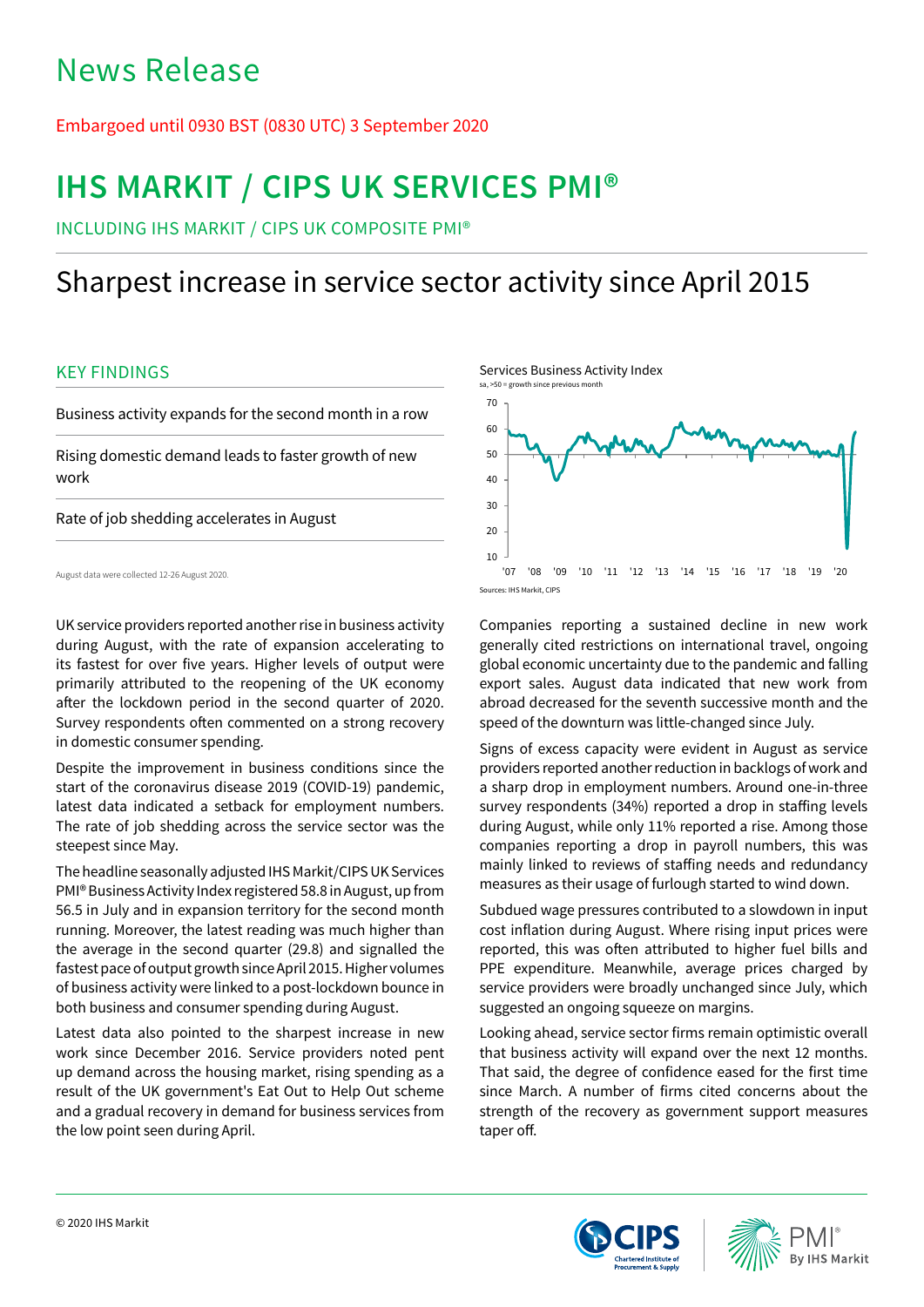### IHS MARKIT UK COMPOSITE PMI®

## Private sector output expands at fastest pace for six years in August



Composite PMI indices are weighted averages of comparable manufacturing and services PMI indices. Weights reflect the relative size of the manufacturing and service sectors according to official GDP data.

The UK Composite Output Index is a weighted average of the UK Manufacturing Output Index and the UK Services Business Activity Index. At 59.1 in August, up from 57.0 in July, the final IHS Markit/CIPS UK Composite Output Index signalled the strongest expansion of private sector business activity since August 2014.

Strong output growth reflected positive contributions from both the manufacturing and service sectors in August. Manufacturing production increased for the third month running and to the greatest extent since May 2014 (index at 61.0).

The latest Composite PMI data nonetheless signalled another steep decline in private sector employment, with the rate of job shedding the fastest since May. Service providers reported a sharper reduction in employment (index at 38.1) than manufacturing companies (index at 43.8).

Business optimism across the private sector as a whole weakened in August, with confidence easing from the fivemonth high seen during July. Mirroring the trend recorded throughout the pandemic, manufacturers remain more likely to anticipate growth in the year ahead than companies operating in the service economy.

## **COMMENT**

Chris Williamson, Chief Business Economist at IHS Markit, which compiles the survey:

*"A further surge in service sector business activity in August adds to signs that the economy is enjoying a mini boom as*  business re-opens after the lockdowns, but the concern is that the rebound will fade as quickly as it appeared.

"The current expansion is built on something of a false reality, with the economy temporarily supported by measures including the furlough and Eat Out to Help Out schemes. These props are being removed.

"The burning question is how the economy will cope as these supports are withdrawn. Worryingly, many companies are already preparing for tougher times ahead, notably via further fierce job cutting, the rate of which re-accelerated in *the service sector in August to a pace exceeding that seen at*  the height of the global financial crisis.

"Policymakers face a huge challenge in sustaining this recovery and avoiding a 'bounce and fade' scenario, especially if virus numbers escalate further, in which case we may be looking at a 'bounce and slump'."

### Duncan Brock, Group Director at the Chartered Institute of Procurement & Supply, said:

"As the UK economy continues to wake from its pandemic slumber, the services sector reported a higher than expected rise in new orders and at the strongest levels since December 2016. Buoyed up by increased consumer spending from domestic markets and unfettered by lockdown measures, businesses continued to be optimistic even though obstacles to stronger growth lingered on.

"Export business remained subdued as overseas sales declined for the seventh month in a row, hampered by unsettled supply chains and continuing restrictions on logistics and travel. The distressing employment numbers also darkened the mood with a high number of job cuts this month. Government support was a blessing to many firms but as this comes to an end, many service providers are resorting to redundancy schemes under the weight of operating in a tough marketplace.

"With rising input costs for fuel and essential safety equipment and a potential downturn in business again, the ripple effect of this pandemic will be felt throughout the winter. Firms need to make some lasting headway to give this recovery some energy, so policymakers should be waiting in the wings to offer more support if needed."